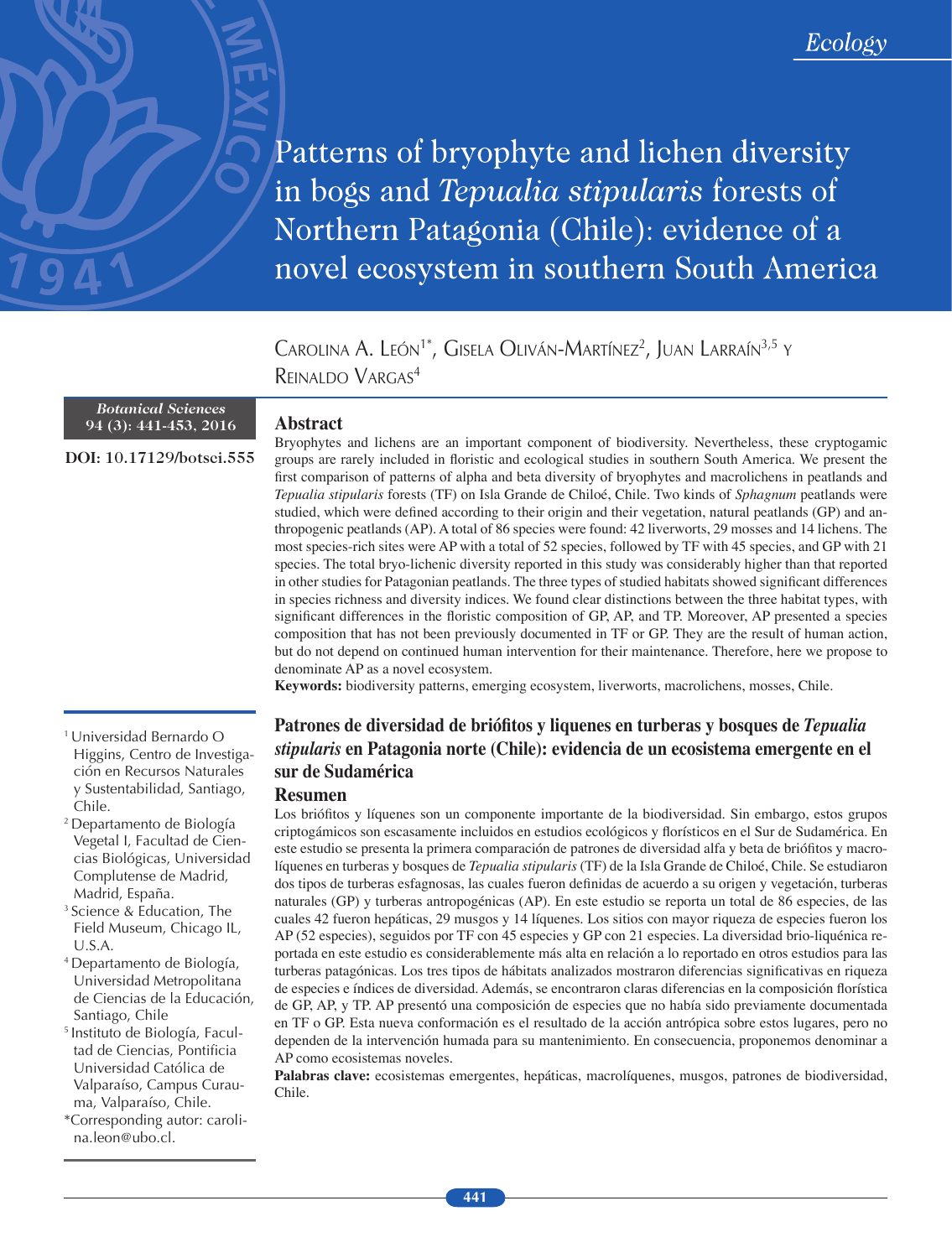ryophytes and lichens are an important component of biodiversity (Rozzi *et al.* 2008) and play a key role in ecosystems such as peatlands (Minayeva 2008). Some of them, specifcally *Sphagnum* spp., have been considered ecosystem engineers. These organisms directly or indirectly modulate the availability of resources to other species and, additionally, they modify, maintain and/or create habitats (Jones *et al*. 1994). Moreover, the ground layer in peatlands is dominated by a 90-100 % cover of bryophytes (Vitt & Belland 1995) and the functions of the peatland ecosystem is highly dependent on this layer. For instance, nutrient sequestration, water-holding abilities, decomposition, and acidifcation are all infuenced by this layer (Vitt 2000). Nevertheless, these cryptogamic groups are rarely included in foristic and ecological studies (Pharo *et al*. 1999, Lang *et al*. 2009). Southern South America is no exception.

Vast expanses of peatland can be found in Chilean Patagonia. A signifcant number of peatlands were formed by peat accumulation in open water after glacial retreat (Heusser 1984, Villagrán 1988, Villagrán 1991), referred to here as glaciogenic peatlands (GP). However, in northern Patagonia, the use of fre and clearcutting since the middle of the 19th century in places with low drainage have created areas of wetlands dominated by species of the genus *Sphagnum*  L. (Zegers *et al*. 2006, Díaz *et al*. 2008). When *Tepualia* forests (TF), characterized by poor drainage, are burned or cleared, waterlogged conditions hinder forest recolonization and stimulate *Sphagnum* colonization (Díaz *et al*. 2007, Díaz & Silva 2012). These habitats are called anthropogenic peatlands (AP).

Besides, TF are swamp habitats, closely related to peatlands. This type of forest is dominated by *Tepualia stipularis* (Hook. & Arn.) Griseb. (Myrtaceae), and can be associated with *Podocarpus nubigenus* Lindl. (Podocarpaceae), *Pilgerodendron uviferum* Florin. (Cupressaceae) and/or *Drimys winteri* J. R. Forst. & G. Forst. (Winteraceae). It grows in waterlogged areas (García & Ormazabal 2008) and accumulates organic matter (Veblen & Schlegel 1982). Several studies show that peatlands and TF have been linked by their foras demonstrating that the vascular and bryophytic foras of these habitats are highly similar (Villagrán & Barrera 2002, Villagrán *et al*. 2002, Villagrán *et al.* 2003, Villagrán *et al*. 2005). Díaz *et al*. (2008) reported differences in foristic composition that allow to distinguish between GP (natural) and AP. However, there are no comprehensive studies that quantify and compare the foristic composition of AP, GP, and TF. Another connection is that these ecosystems are seriously threatened. Peatlands are threatened and degraded because peat extraction and *Sphagnum* harvesting, mainly to use as a substrate in horticulture (Díaz & Silva 2012). In Chile, *Sphagnum* exports increased by over 400 % between 2002 and 2011 (ODEPA 2016). TF are also threatened because their frewood is one of the main energy sources on the island (Neira & Bertin 2010).

We are studying AP as an ecosystem that has been shaped by human activity. Its transformation of landscape has caused changes to biological communities, posing new challenges for traditional thinking in conservation and resource management (Lindenmayer *et al*. 2008). Taking into account this changes in ecosystem-human relation, Milton (2003) presented a novel concept of emerging ecosystems. This concept defnes an ecosystem whose species composition and relative abundance have not previously occurred within a given biome. The key characteristics of these ecosystems are: new species combinations, with the potential for changes in ecosystem functioning, and they are the result of deliberate or inadvertent human action, but do not depend on continued human intervention for their maintenance (Hobbs *et al*. 2006). Under this concept we wonder, if AP is a novel or an emerging ecosystem?

In this research, we study alpha and beta diversity of mosses, liverworts, and lichens in AP, GP, and TF of Isla Grande de Chiloé (Chile). In particular, we address the following questions: i) Are there signifcant variations in species composition between the studied habitat types? ii) Are AP more foristically related to TF? iii) Do GP (natural habitats) have a higher bryo-lichenic diversity than AP? iv) Is there evidence to recognize AP as a novel ecosystem?

#### **Methods**

**B**

*Study Site*. The study area was located in the Isla Grande de Chiloé, Los Lagos Region, Chile (42°-43° S and 73°-75° W). The prevailing climate is wet temperate with a strong oceanic infuence (di Castri & Hajek 1976). The total annual rainfall is about 2,300 mm (CONAF 2009),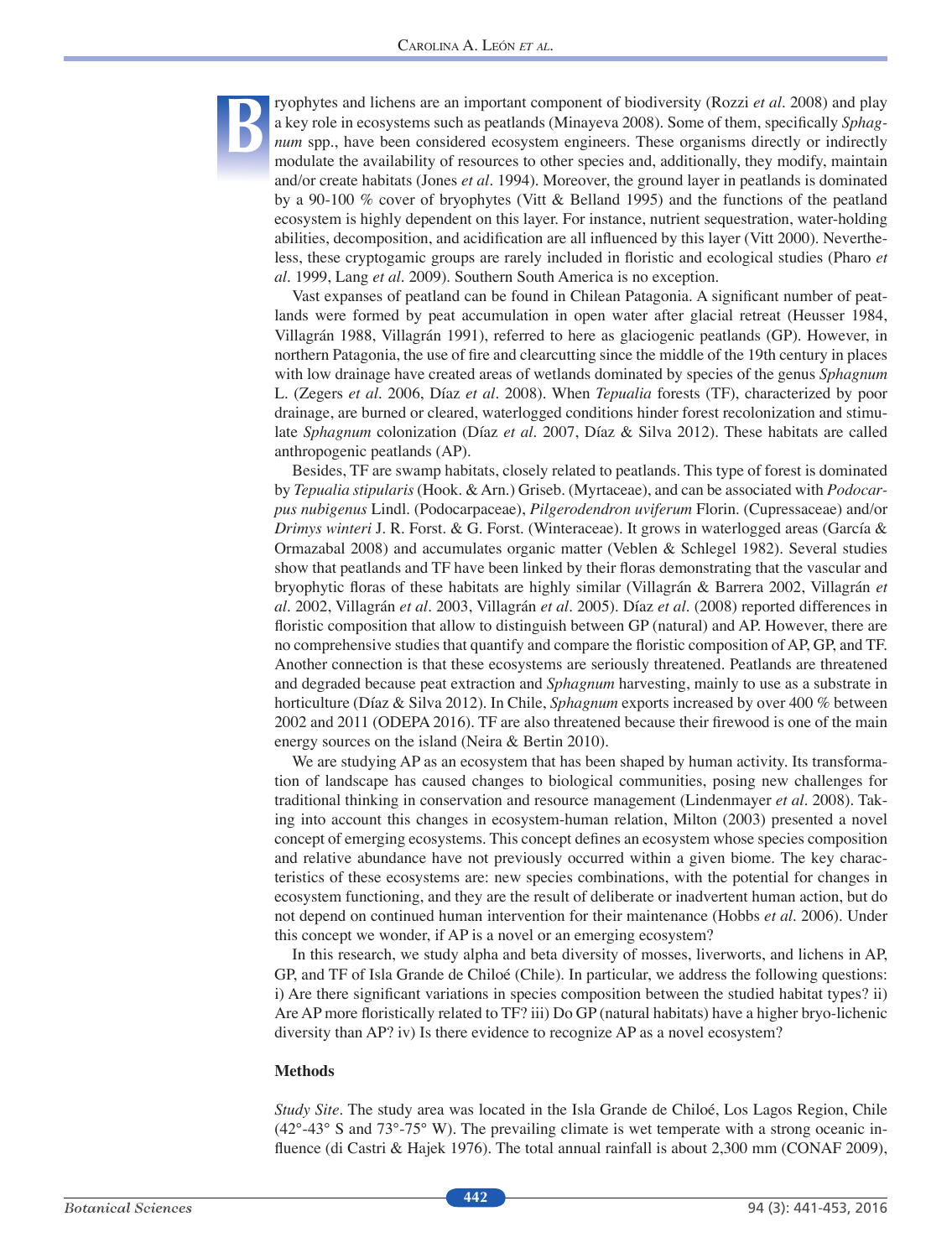**Figure 1.** Location of studied site in Chiloé. Glaciogenic peatlands (GP) (black circles): PL, Púlpito; CA, Caulles; and RN, Rio Negro. Anthropogenic peatlands (AP) (gray circles): SD, Senda Darwin; CH, Chepu; PM, Pumanzano; LC, Lecam and TG, Teguel. *Tepualia* forests (TF) (white circles): CU, Chiloé National Park and SDB, Senda Darwin forest.



reaching 5,000-6,000 mm in some areas, with a mean summer temperature of 10.2 ºC and a mean winter temperature of 6.2 ºC (Pérez *et al*. 2003).

We selected ten sites located in the northern and central parts of the island (Figure 1). Two kinds of *Sphagnum* peatlands were studied, which were defned according to their origin and their characteristic vegetation (Díaz *et al*. 2008). Three study sites represented the glaciogenic peatland type (GP): Río Negro (GP-RN), Los Caulles (GP-CA) and Púlpito (GP-PL); fve study sites represented the anthropogenic peatland type (AP): Senda Darwin (AP-SD), Lecam (AP-LC), Pumanzano (AP-PM), Río Chepu (AP-CH) and Teguel (AP-TG). In addition, two sites represented the *Tepualia* forest type (TF): Chiloé National Park (TF-CU) and another area of Senda Darwin (TF-SDB) (Figure 1).

*Species composition*. On each site we established three lineal transects of 50 m. In each transect, three equidistant sample plots were placed. We extracted a block from the surface layer measuring  $20 \times 20 \times 10$  cm from each sample plot. These blocks were used to evaluate species richness and biomass, following Bullock's harvest method (1997). Dry biomass was used to estimate species abundance for each sample plot. Specimens were carefully determined according to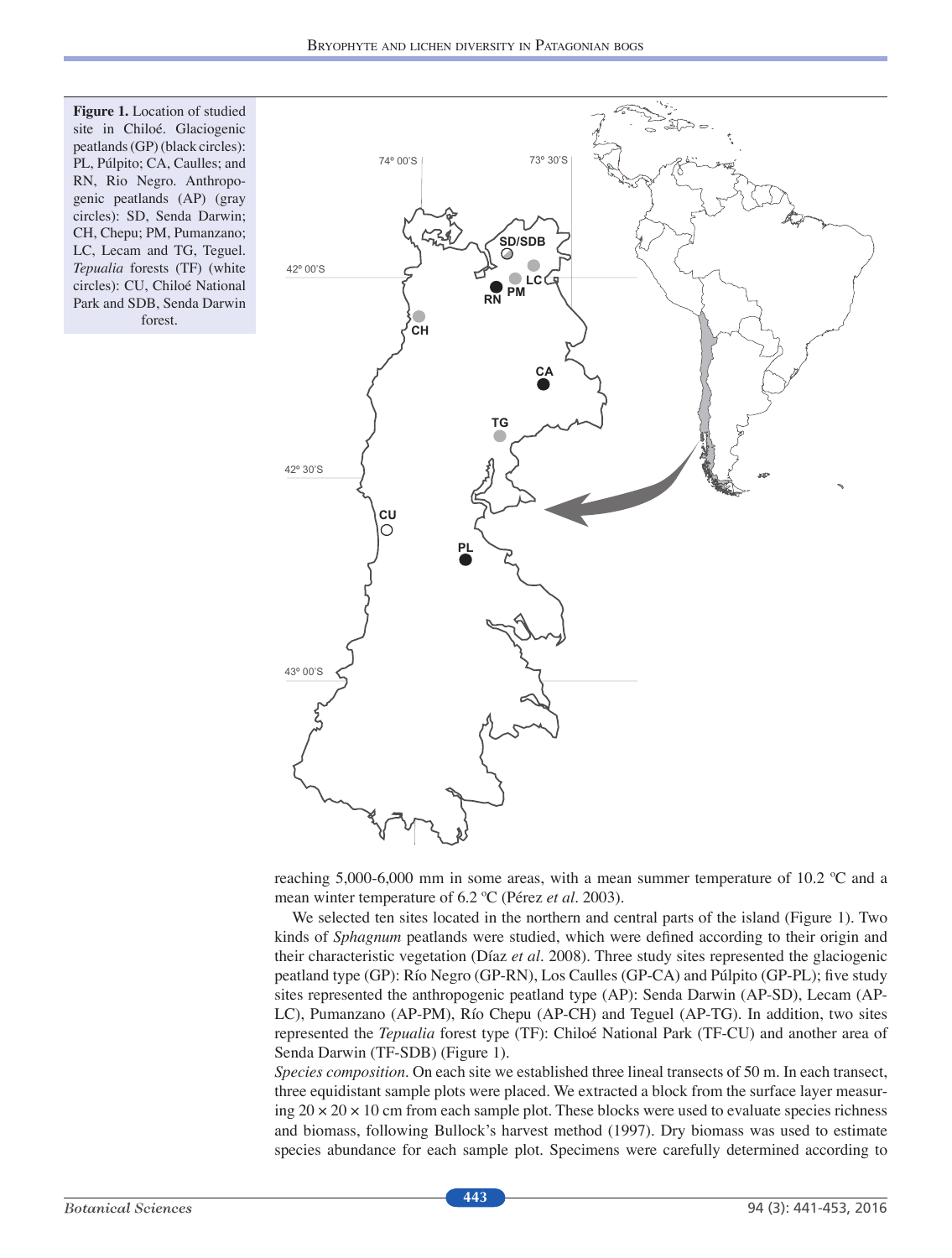morphological characters, and their characteristics were compared with the literature (Engel 1978, Schuster 2000, Schuster 2002, Larraín 2007, Buck & Goffnet 2010), type specimens or other herbarium specimens deposited in PC, S, MACB and CONC herbaria. For lichens, chemical characters were also used. Lichen substances were identifed using thin layer chromatography (TLC), following the protocol of White & James (1985). Specimens were deposited in MACB and CONC herbaria.

Although *Drosera unifora* Willd. is a vascular plant, its presence was registered due to its great signifcance as an indicator of GP species. Due to their tiny size, the liverworts *Calypogeia sphagnicola*, *Cephalozia skottsbergii* and *Hyalolepidozia bicuspidata* were considered as a functional group. Likewise, the lichens *Cladonia pycnoclada*, *C. mitis* and *C. arbuscula* subsp. *squarrosa* were considered as the subgenus *Cladina* following Ruoss and Ahti (1989), because chemical tests are required for correct determination. Appendix 1 includes a list with the collected species.

*Data analysis*. Alpha diversity was evaluated in two scales following Gray's (2000) concepts: point species richness  $(SR_p)$ , the species richness of a single sampling unit (quadrant); and sample species richness  $(SR<sub>s</sub>)$ , the species richness of a number of sampling units from a site of a defned area (site). In addition, we calculated the Shannon diversity index (H') and evenness (J') to combine the effects of species richness and abundance (Magurran 2004). To assess changes in species composition among habitat types, we calculated beta diversity using the Bray-Curtis dissimilarity index (Bray & Curtis 1957). Moreover, cluster analysis was performed using the unweighted pair group metric with averaging method (UPGMA) and Bray-Curtis presence/absence distance to evaluate the resemblance among sites. Non-metric multidimensional scaling (NMDS) was used to compare plant communities from AP, GP, and TF. Relative abundance and Bray–Curtis distance was used as a general measure of ecological similarity for NMDS ordination (Beilman 2001). Analysis of similarities (ANOSIM) was used to test for differences in species composition for the three habitat types. R values of ANOSIM were generated using 9,999 random permutations. We used the Non-Parametric Kruskal–Wallis H ANOVA to test signifcant differences in the richness and diversity measures among habitats and sites.

We employed PAST (Hammer *et al*. 2001) for indices, cluster analysis, NMDS and ANOSIM. STATISTICA 7.0 (StatSoft 2004) for the Kruskal-Wallis *H test*.

#### **Results**

*Alpha Diversity*. A total of 86 species was found: 42 liverworts, 29 mosses, 14 lichens and one insectivorous flowering plant. Fifty three-point five percent  $(53.5 \%)$  of the species were found at only one site and are here considered potentially rare within the studied peatlands: 16 mosses, 21 liverworts and 9 lichens. AP had a total of 52 species (18 mosses, 21 liverworts and 13 lichens), TF had 45 species (15 mosses, 29 liverworts and 1 lichen), and GP had 21 species (4 mosses, 13 liverworts and 3 lichens) (Figure 2). Of the 86 species, 29 were only found in TF, 27 were exclusive of the AP and fve occurred only in GP. Nevertheless, we found shared species between habitat types, nine species between AP and GP, nine species between AP and TF, six species between TF and GP, and seven species that were shared among the three habitats.

**Table 1.** Species richness and diversity index by habitat type. SR<sub> $_{\rm P}$ </sub> point species richness; SR<sub>s</sub>, sample species richness; <sub>p</sub>: mean per cuadrant, s: richness or index per type of habitat. (\*) significant differences (p < 0.001, Kruskal-Wallis test) among habitat types. Anthropogenic peatlands (AP), glaciogenic peatlands (GP), and *Tepualia* forests (TF).

|                               | AP   | GР   | TF   |
|-------------------------------|------|------|------|
| ${\sf SR}$ $_{\sf p}^-$ total | 5    | 4.6  | 10.6 |
| ${\sf SR}_{\sf S\ total}$     | 52   | 21   | 45   |
| Shannon index $\frac{1}{p}$ * | 0.62 | 0.49 | 1.28 |
| Shannon index <sub>s</sub>    | 1.64 | 0.89 | 2.86 |
| Evenness $\frac{1}{p}$ *      | 0.39 | 0.32 | 0.57 |
| Evenness,                     | 0.41 | 0.29 | 0.75 |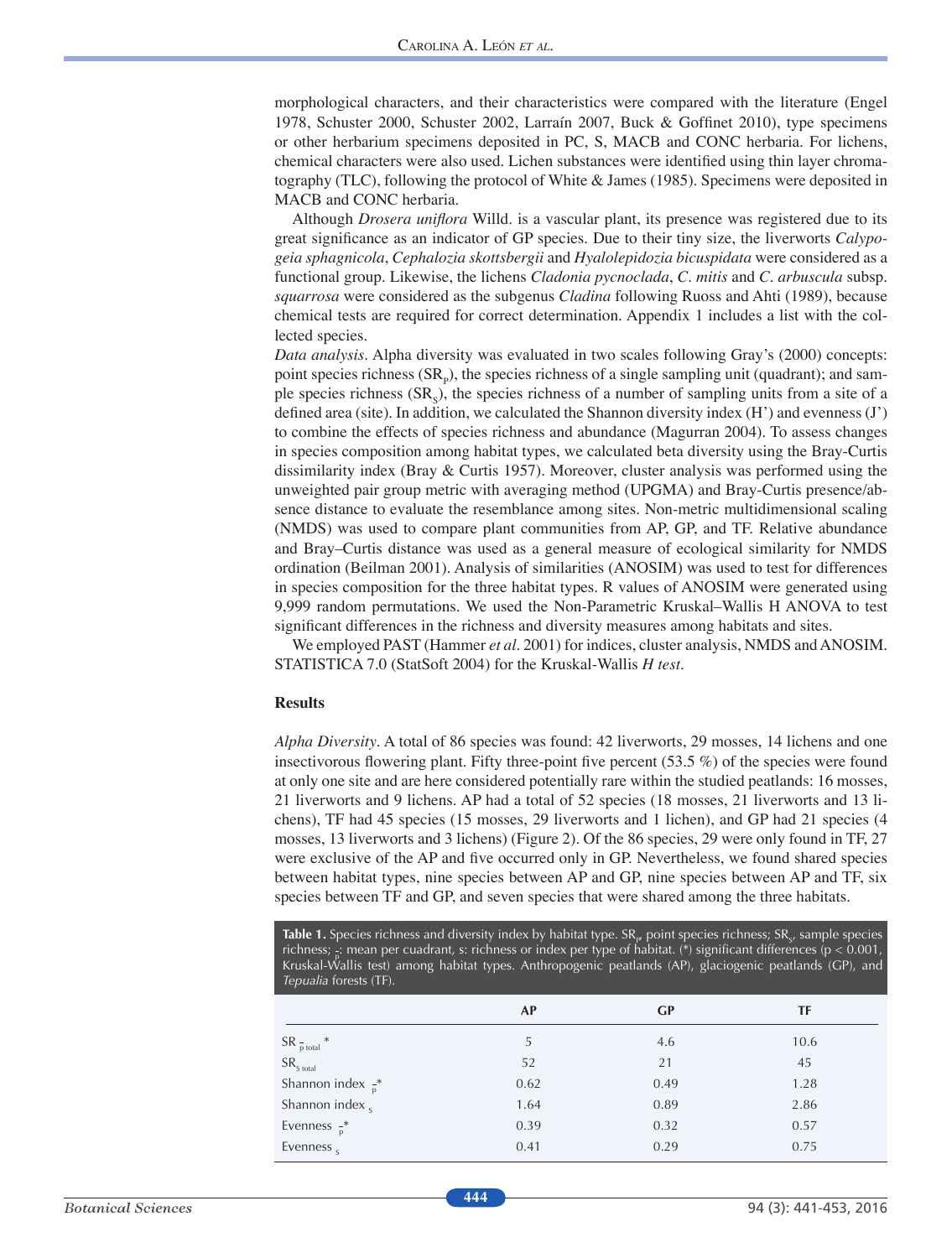



 $SR<sub>p</sub>$   $SR<sub>s</sub>$  and diversity indices were significantly different among the three habitat types. TF showed the highest  $SR<sub>p</sub>$  and diversity index, while AP presented the highest  $SR<sub>s</sub>$  (Table 1). Species richness and abundance were signifcantly different between study sites (Figure 2 y 3). SR<sub>s</sub> ranged between 7 and 34 species where AP-SD and TF-CU were the highest, and AP-LC and GP-RN the lowest.  $SR<sub>p</sub>$  ranged between 2 and 14 species per quadrant. Diversity indices followed the same trends in species richness where AP-SD, TF-SDB and TF-CU had the highest values. Nevertheless, AP-PM and AP-PL presented the lowest diversity indices.

When analyzing the  $SR<sub>s</sub>$  per botanical groups, it was seen that AP-SD and TF-SDB had the highest number of mosses, TF-CU the most liverworts and AP-TG and AP-SD the most lichens.

*Beta Diversity*. Dendrogram of foristic composition based on Bray-Curtis similarity clearly shows two groups of habitats with a similarity of over 30 % (Figure 4). The frst group included three locations, TF-SDB and TF-CU (both TF, which had a similarity of 48 %, and AP-SD,

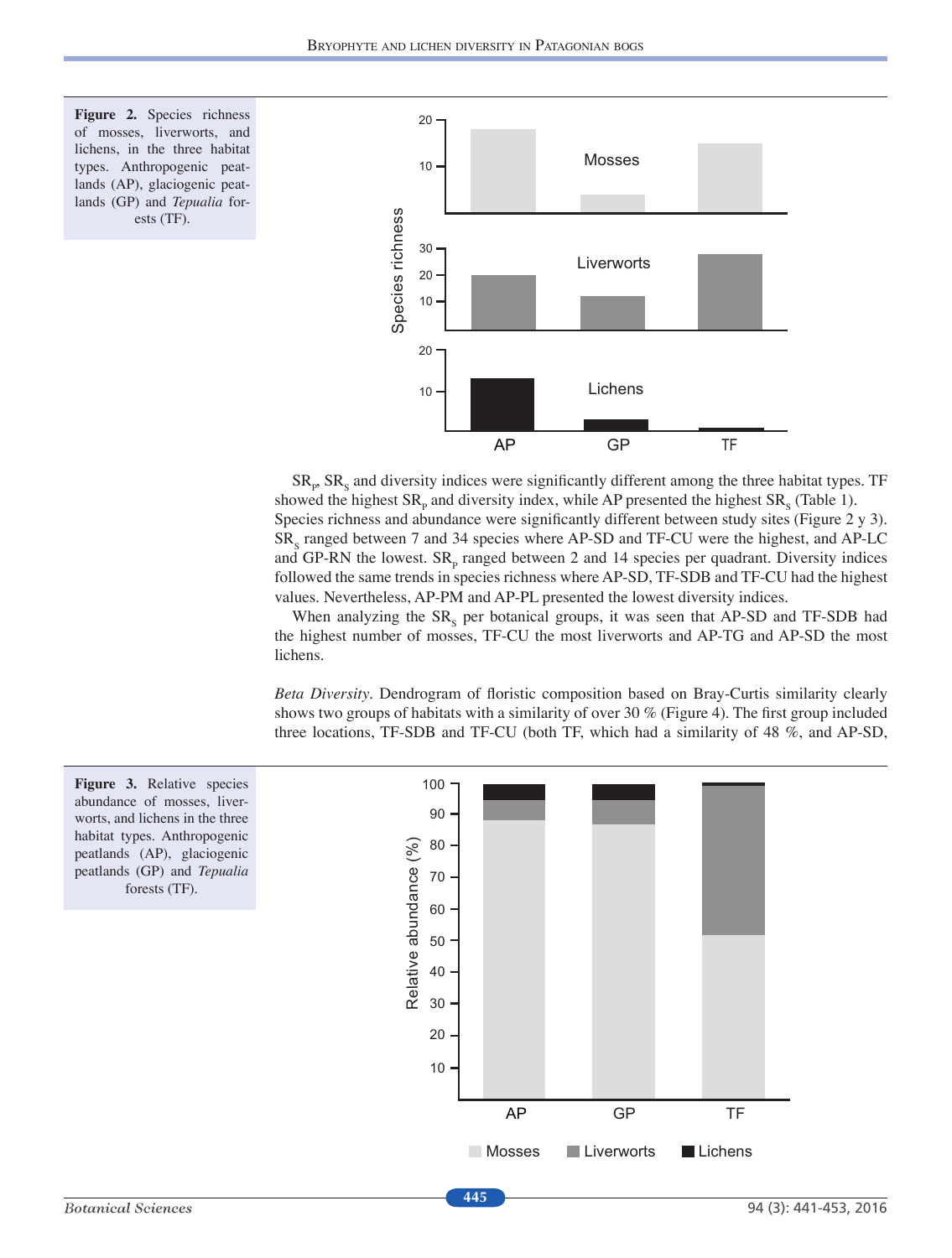**Figure 4.** Bray-Curtis similarity dendrogram of foristic composition among studied habitats. *Tepualia* forests (+): TF-CU, Chiloé National Park and TF-SDB, Senda Darwin forest. Anthropogenic peatlands (\*): AP-CH, Chepu; AP-LC, Lecam AP-PM, Pumanzano; AP-SD, Senda Darwin; and AP-TG, Teguel. Glaciogenic peatlands (\*\*): GP-CA, Caulles; GP-PL, Púlpito; and GP-RN, Rio Negro.



which is a sister site of the clade formed by these sites. The second group included the seven remaining locations. In this group, AP-LC and AP-TG were individually separated and subgrouped with a similarity of 45 %. Within this sub-group, two subclusters were formed: GP-RN, GP-PL and GP-CA, which have a similarity of 60%, and AP-PM and AP-CH with a similarity of 58 %.

Based on non-metric multidimensional scaling (NMDS), the structure in species composition revealed differences in the habitat type (Figure 5). In this plot we can see a clear separation of TF

**Figure 5.** Non-parametric multidimensional scaling ordination representing similarity in bryophyte and lichen species composition between habitat types. Black diamonds represent anthropogenic peatlands (AP), grey hexagons glaciogenic peatlands (GP), and white circles *Tepualia* forests (TF)  $(n = 90)$ .

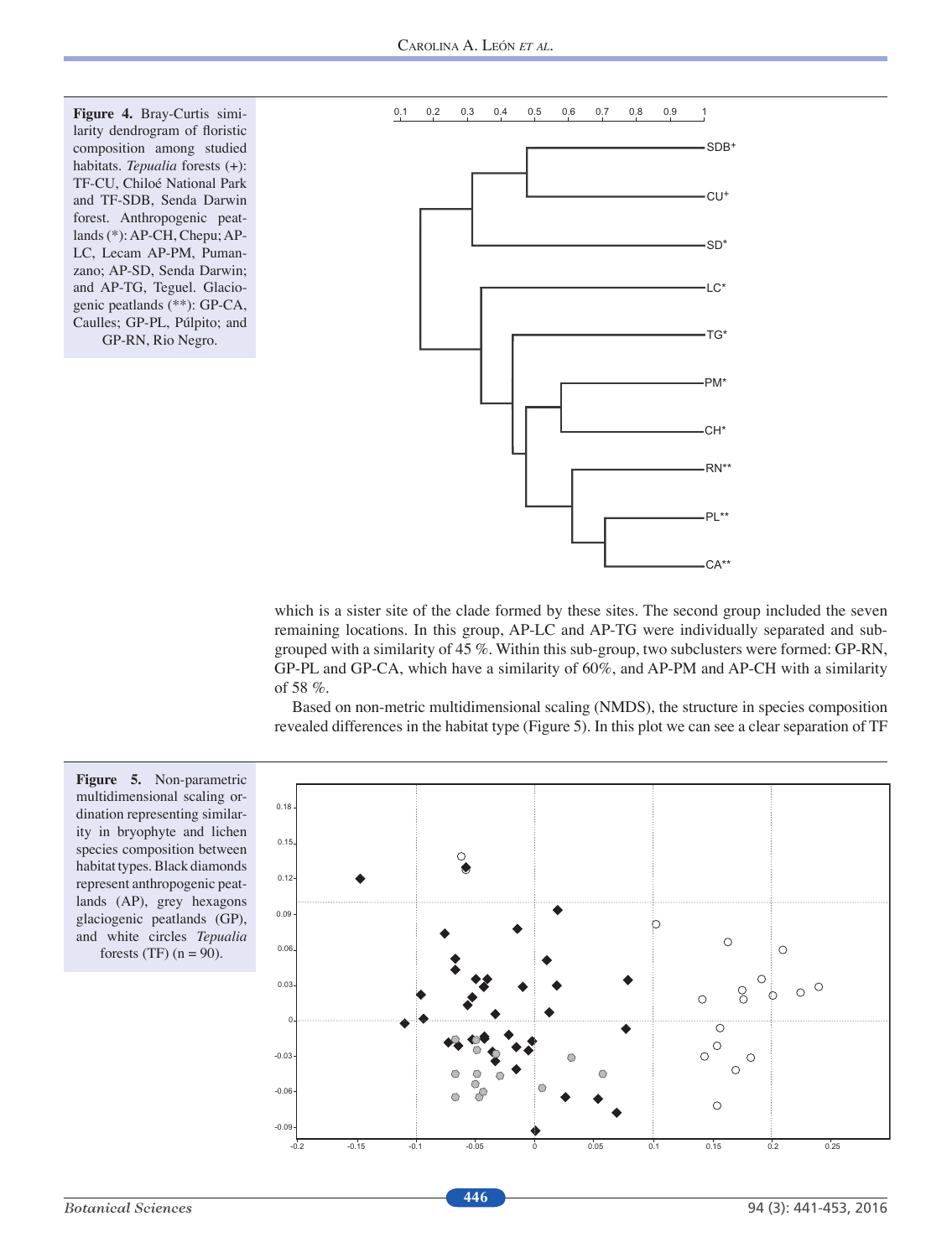samples (white circles), while AP (black diamonds) are arranged in a dispersed form in the plot and not distantly separated from GP (grey hexagons). AP and GP samples are closer than TF.

The statistical signifcance of differences in abundance and species composition among habitats was confirmed by the ANOSIM tests ( $R_{\text{ANOSIM global}} = 0.412$ , p = 0.0001). When ANOSIM pair-wise comparisons were performed, we detected that TF *vs*. AP ( $p = 0.0001$ ;  $R_{\text{ANSIM}} =$ 0.770) and GP *vs*. TF ( $p = 0.0001$ ;  $R_{\text{ANOSIM}} = 0.930$ ) were significantly different in species composition; however, AP *vs*. GP ( $p = 0.3453$ ;  $R_{\text{ANOSIM}} = 0.012$ ) were more closely related.

## **Discussion**

*Cryptogamic diversity.* Bryophyte and lichen diversity have repeatedly been underestimated due to limited knowledge of these groups, especially in southern South America. Indeed, our research demonstrates the importance of these groups as our results show that the total bryophyte and lichen diversity were considerably higher than that previously reported from Patagonian peatlands. Díaz *et al*. (2008) reported 27 species of bryophytes and lichens in peatlands of Chiloé, Villagra *et al*. (2009) recorded fve species of terricolous lichens in *Sphagnum* peatlands of Aisén, and Kleinebecker *et al*. (2010) found 54 bryo-lichenic species in the peatlands of Magallanes. In our study, 56 species of bryophytes and lichens were reported for peatlands of Chiloé (AP and GP). Under these circumstances, in a diversity context, the peatlands of Los Lagos Region are as rich as the peatlands of Magallanes, which have been considered signifcantly important due to their location. The Magallanes Region reports the highest diversity of bryophytes and lichens in the country (Goffnet *et al*. 2006). On the other hand, if the number of species recorded in this study is compared with species found in bogs of the Northern Hemisphere, for instance, Canada with 36 species (Vitt & Belland 1995) or Britain with 39 species (Wheeler 1993), the diversity observed in our study shows great relevance. This is especially remarkable because the peatlands of the Southern Hemisphere are under-represented compared to the vast percentage of land they occupy in the Northern Hemisphere (Joosten & Clarke 2002).

*Differences between habitats*. Our results also showed differences in species richness, composition and diversity indices among study sites and among types of studied habitats (Table 1). This trend is more evident in the AP group, as seen in the cluster analysis (Figure 4). This analysis

|                                  |              | AP             |                |                |                | GP             |                |                |                | <b>TF</b>     |  |
|----------------------------------|--------------|----------------|----------------|----------------|----------------|----------------|----------------|----------------|----------------|---------------|--|
|                                  | AP-CH        | AP-LC          | AP-PM          | AP-SD          | AP-TG          | <b>GP-CA</b>   | <b>GP-PL</b>   | <b>GP-RN</b>   | <b>TF-CU</b>   | <b>TF-SDB</b> |  |
| $SR_{\frac{1}{p}total}$          | 4.7          | 2.1            | 4.3            | 7.3            | 6.4            | 5.6            | 4.6            | 3.7            | 13.8           | 7.4           |  |
| ${\sf SR}_{\sf S\ total}$        | 14           | $\overline{7}$ | 10             | 34             | 22             | 15             | 16             | 9              | 32             | 27            |  |
| $SR_{p}$ mosses                  | 2.7          | 1.8            | 1.6            | 3.9            | 2.2            | 1.8            | 1.3            | 1.4            | 3.2            | 3.7           |  |
| ${\sf SR}_{\sf S\,mosses}$       | 6            | $\overline{4}$ | 2              | 13             | $\overline{7}$ | $\overline{4}$ | 2              | 3              | $\overline{7}$ | 14            |  |
| $SR_{\frac{1}{p}$ liverworts     | 1.7          | 0.3            | 2.2            | 2.2            | 1.8            | 2.4            | 2.2            | 1.8            | 10.1           | 3.8           |  |
| ${\sf SR}_{\sf S\;liverworts}$   | 5            | 3              | 5              | 14             | 6              | 8              | 11             | $\overline{4}$ | 24             | 13            |  |
| $SR_{\frac{1}{p}$ lichens        | 0.3          | $\mathbf{0}$   | 0.6            | 1.2            | 2.4            | 1.3            |                | 0.4            | 0.4            | $\mathbf{0}$  |  |
| $SRS$ lichens                    | 3            | $\mathbf{0}$   | 3              | $\overline{7}$ | 9              | $\overline{2}$ | $\overline{2}$ |                |                | $\mathbf{0}$  |  |
| ${\sf SR}_{\sf S}$ insectivorous | $\mathbf{0}$ | $\overline{0}$ | $\overline{0}$ | $\overline{0}$ | $\mathbf{0}$   | $\mathbf{1}$   |                |                | $\Omega$       | $\mathbf{0}$  |  |
| Shannon index $\frac{1}{p}$ *    | 0.61         | 0.35           | 0.30           | 1.07           | 0.78           | 0.63           | 0.37           | 0.47           | 1.50           | 1.07          |  |
| Shannon index,                   | 1.26         | 0.74           | 0.42           | 2.00           | 1.61           | 1.03           | 0.59           | 0.82           | 2.43           | 2.45          |  |
| Evenness $\frac{1}{p}$ *         | 0.37         | 0.42           | 0.20           | 0.55           | 0.41           | 0.37           | 0.22           | 0.36           | 0.57           | 0.57          |  |
| Evenness $s$                     | 0.48         | 0.38           | 0.18           | 0.57           | 0.52           | 0.38           | 0.21           | 0.37           | 0.7            | 0.74          |  |

 ${\sf Table~2.}$  Species richness and diversity index by sites.  ${\sf SR}_{\sf p}$  point species richness;  ${\sf SR}_{\sf y}$  sample species richness;  $_{\sf p'}$  mean per cuadrant; s, richness or index per type of habitat. *Tepualia* forests: TF-CU, Chiloé National Park and TF-SDB, Senda Darwin forest. Anthropogenic peatlands: AP-CH, Chepu; AP-LC, Lecam AP-PM, Pumanzano; AP-SD, Senda Darwin; and AP-TG, Teguel. Glaciogenic peatlands: GP-CA, Caulles; GP-PL, Púlpito; and GP-RN, Rio Negro. (\*) significant differences (p < 0.001, Kruskal-Wallis test) among sites.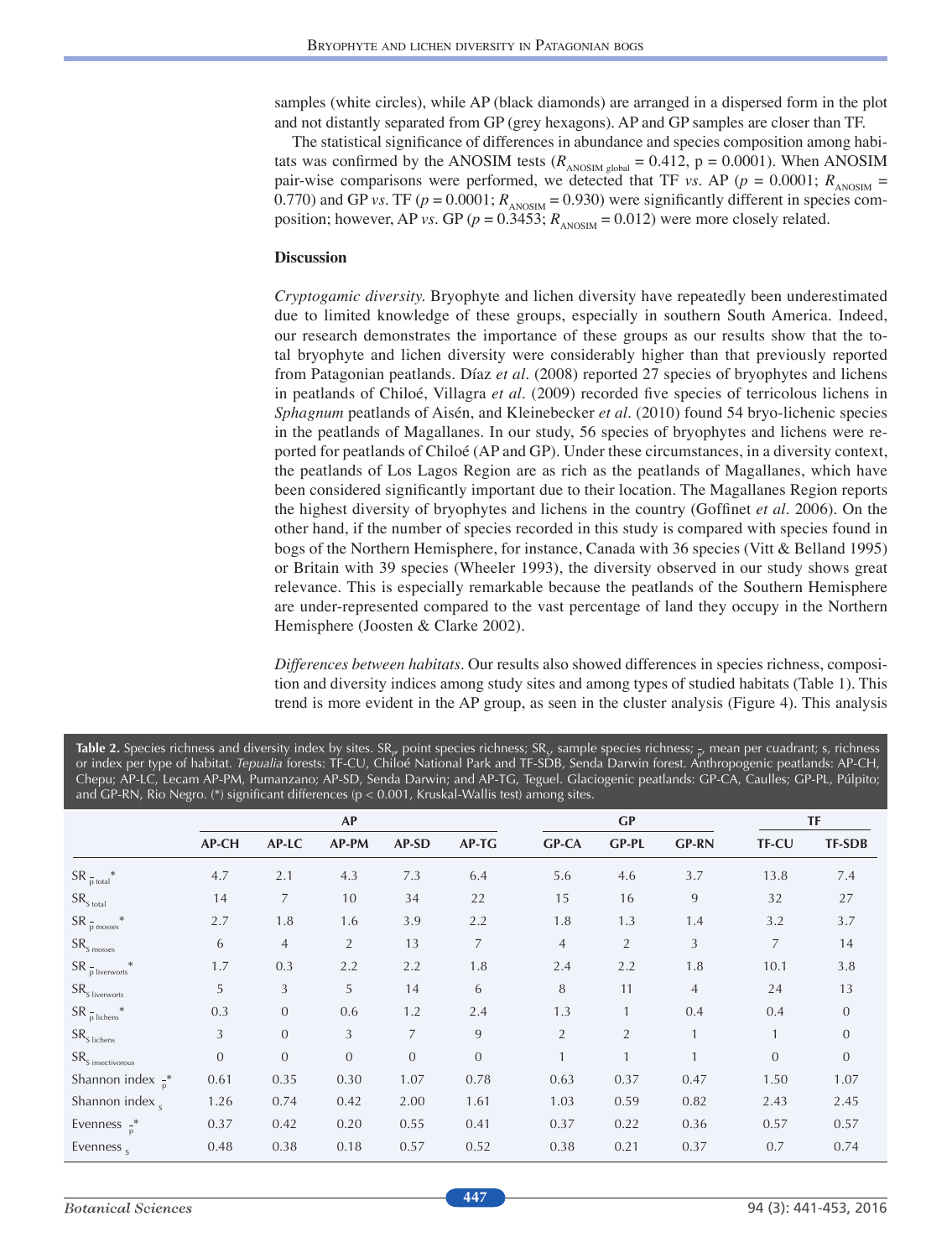shows that GP and TF form delimited groups and have less within-group variability, while AP are more heterogeneous. These differences could be related to processes carried out in the cryptogamic community establishment, and the chemical and topographic characteristics of the sites. For instance, AP-SD has greater similarity to TF and this similarity could be attributed to its early stage of formation. In this locality, the peat layer was the smallest of the sampled sites and is located very close to the forest. Moreover, it could be labeled as an ecotonal zone between the forest and peatland. Another highlighted example is AP-LC, which is part of the AP and GP cluster; however, it is the frst to diverge from the group. This site has particular hydrological characteristics (León *et al*. In review) because the water level is very high and not signifcantly lower in summer; something that does not happen in any of the other study sites. Furthermore, the highest richness, diversity index and number of exclusive species were observed in AP. In contrast, GP showed the lowest values of these community parameters. TF showed a high richness, independent of the scale (point or sample), and this habitat type presented a large number of exclusive species. These results can be understood by their phytogeographic location. TF form part of the temperate forest of Chile, an ecosystem that has been classifed as a biodiversity hotspot for conservation of global signifcance by its uniqueness and high threats (Myers *et al*. 2000). Moreover, in NMDS (Figure 5) and ANOSIM analyses, we could also see clear differences among the three habitat types. There were signifcant differences in the foristic composition of GP, AP, and TF, where GP and AP were more closely related to each other because they share a large number of species and environmental characteristics. On the contrary, TF were distantly related to the other two groups. The signifcant differences between AP and GP in foristic composition concurred with Díaz *et al*. (2008) who described differences in foristic composition between GP (natural) and AP. Nonetheless, the clear differences between the fora of peatlands and TF reported in this research differs from previously published studies (Villagrán & Barrera 2002; Villagrán *et al*. 2002; Villagrán *et al*. 2003; Villagrán *et al*. 2005) that suggest that the fora of peatlands and TF are similar.

*Novel ecosystems, ecosystem services and implication for management*. According to our results, AP have very distinct and singular characteristics. They are characterized by high values of diversity (Table 1), with a large number of endemic species of southern South America (León *et al*. 2014). Moreover, new records for the bryophyte fora of the island and Chile have been found (León *et al*. 2013). In addition, even when all species growing in AP belong to the Valdivian ecoregion and it is not possible to attribute them to other biomes, these ecosystems show a singular composition of species that did not previously occur when they were TF (before clearcutting). These new species combinations have the potential to change ecosystem functions, as discussed below. They are the result of human action, but do not depend on continued human intervention for their maintenance. According to Hobbs *et al*. (2006), these are all characteristics that defne a novel ecosystem. Therefore, applying the concepts of Hobbs *et al.* (2006) and Milton (2003), we can denominate AP as a novel ecosystem. In these novel ecosystems, the new species compositions have deeply changed the landscape of the island and ecosystem services. Díaz & Armesto (2007) showed that *Sphagnum* cushions could act as a nursery species, facilitating the establishment of *Embothrium coccineum*. Nevertheless, these cushions could inhibit the establishment of pioneer species such as *Drimys winteri* and *Baccharis patagonica* in successional scrubs of Chiloé, which is a limiting factor for forest regeneration. On the other hand, the colonization and the establishment of large populations of *Sphagnum* in sites where the forest was removed have also changed ecosystem functioning. León & Oliván (2014) found that AP are accumulating peat and therefore are also acting as carbon sinks and reservoirs of freshwater; ecosystem services relevant to the island. It is important to highlight that the peatlands of Chiloé are threatened and degraded by *Sphagnum* harvesting, especially AP. Unfortunately, Chile has no legal regulation for the extraction of *Sphagnum* moss. These sites have been excessively exploited without sustainable protocols, and as a consequence, they show evident signs of overexploitation. This imposes the need to promote conservation and restoration of these ecosystems. However, three important questions arise and require a deeper analysis: What would be the direction of the restoration in AP? Would it be to recover the temperate rainforest (historical setting)? Or would it be to recover telmatic wetlands formed after a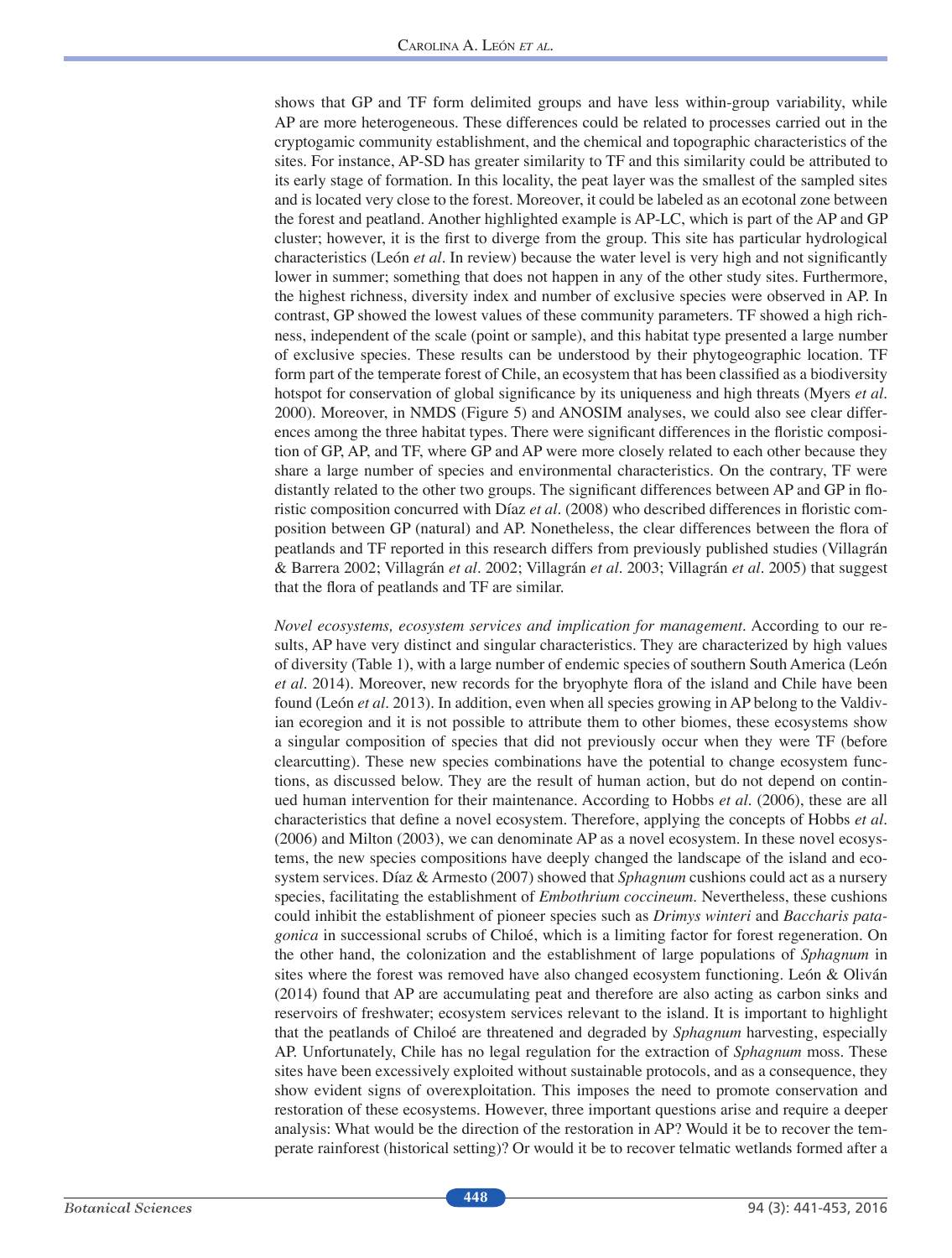disturbance? These are signifcant points of discussion about the conservation and management of these emerging ecosystems, because in many parts of the world, primary motivations for ecosystem management are associated with human survival rather than considerations of historic fdelity (Hobbs *et al*. 2009). In this case, considering their high social and economic value, a focus on ecosystem functions rather than recomposition of species (historical) or the cosmetics of landscape surfaces would be useful according to Choi (2007). A reasonable way would be to promote the growth of *Sphagnum* and to restore the ability to store water and peat. This would have a signifcant impact on local communities because Chiloé peatlands are very important for fresh water supply on the island. This island has no freshwater input from snowmelt as found on mainland Chile; the freshwater input is mainly from precipitation (Zegers *et al*. 2006). Thus, according to the climate change scenario, low rainfall rates in recent years means that freshwater on the island is at risk and the conservation of peatlands is of even more importance to the population.

Finally, we do not know about the dynamics of species composition under new abiotic conditions, especially *Sphagnum* species, which are ecosystem engineers. Therefore, it is necessary to increase efforts to understand their functioning and the main environmental factors driving these ecosystems. Moreover, these studies could provide insights into the effects that global change factors can have on these novel ecosystems, and could provide important information for management and ecological restoration.

#### **Acknowledgements**

This research was supported by grants AECID A/025081/2009, Cooperación al Desarrollo UCM 4138114 and AECID A/030011/2011. We are very grateful to Alfonso Benítez-Mora for his assistance in the feld. We wish to thank the Fundación Senda Darwin, Aserradero A.R.P., Chepu adventures, I. Municipalidad de Dalcahue and CONAF Chiloé for their logistic support during feld work. C. A. León acknowledges the support of the doctoral fellowship provided by CONICYT-Gobierno de Chile.

This is a contribution to the Research Program of LTSER-Chile network at Senda Darwin Biological Station, Chiloé, Chile.

#### **Literature cited**

- Beilman D.W. 2001. Plant community and diversity change due to localized permafrost dynamics in bogs of western Canada. *Canadian Journal of Botany* **79**:983-993.
- Bray J.R. and Curtis J.T. 1957. An ordination of the upland forest communities of Southern Wisconsin. *Ecological Monographs* **27**:325-349.
- Buck W.R. and Goffnet B. 2010. Preliminary key to the mosses of Isla Navarino, Chile (Prov. Antártica Chilena). *Nova Hedwigia* **138**:215-229.
- Bullock J. 1996. Plants. In: Sutherland W. J. Ed. Ecological census techniques: a handbook, pp. 186-213, Cambridge University Press, New York.
- CONAF [Corporación Nacional Forestal] 2009. Plan de Gestión Territorial, Plan de Acción Provincial. Corporación Nacional Forestal/Oficina Provincial Chiloé, Castro.
- Choi Y.D. 2007. Restoration ecology to the future: a call for new paradigm. *Restoration Ecology* **15**:351- 353.
- di Castri F. and Hajek E.R. 1976. *Bioclimatología de Chile*. Universidad Católica de Chile, Santiago.
- Díaz M.F. and Armesto J.J. 2007. Limitantes físicos y bióticos de la regeneración arbórea en matorrales sucesionales de la Isla Grande de Chiloé, Chile. *Revista Chilena de Historia Natural* **80**:13-26.
- Díaz M.F., Bigelow S. and Armesto J.J. 2007. Alteration of the hydrologic cycle due to forest clearing and its consequences for rainforest succession. *Forest Ecology and Management* **244**:32-40.
- Díaz M.F., Larraín J., Zegers G. and Tapia C. 2008. Caracterización forística e hidrológica de turberas de la Isla Grande de Chiloé, Chile. *Revista Chilena de Historia Natural* **81**:455-468.
- Díaz M.F. and Silva W. 2012. Improving harvesting techniques to ensure Sphagnum regeneration in Chilean peatlands. *Chilean Journal of Agricultural Research* **72**:296-300.
- Engel J.J. 1978. A taxonomic and phytogeographic study of Brunswick Peninsula (Strait of Magellan) Hepaticae and Anthocerotae. *Fieldiana Botany* **41**:1-319.

García-Berguecio N. and Ormazabal-Pagliotti C. 2008. *Árboles Nativos de Chile*. Enersis S.A, Santiago.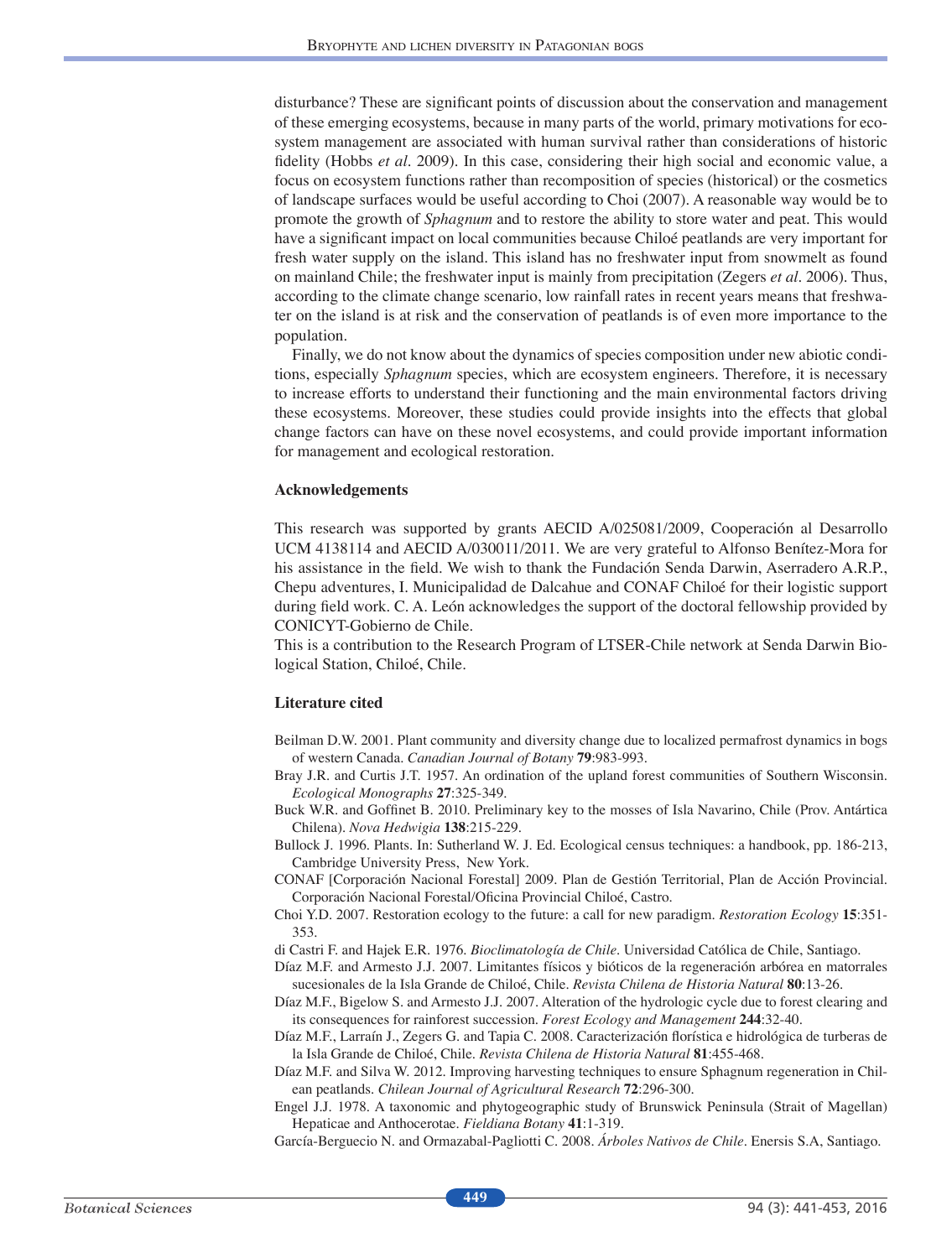- Goffnet B., Rozzi R., Lewis L., Buck W. and Massardo F. 2012. *Los bosques en miniatura del Cabo de Hornos: Ecoturismo con Lupa*. University of North Texas – Ediciones Universidad de Magallanes, Punta Arenas.
- Gray J.S. 2000. The measurement of marine species diversity, with an application to the benthic fauna of the Norwegian continental shelf. *Journal of Experimental Marine Biology and Ecology* **250**:23-49.
- Hammer Ø., Harper D.A.T. and Ryan P.D. 2001. PAST: Paleontological Statistics Software Package for Education and Data Analysis. *Palaeontologia Electronica* **4**:art. 4.
- Heusser C.J. 1984. Late-Glacial-Holocene Climate of the Lake District of Chile. *Quaternary Research*  **22**:77-90.
- Hobbs R.J., Arico S., Aronson J., Baron J.S., Bridgewater P., Cramer V.A., Epstein P.R., Ewel J.J., Klink C.A., Lugo A.E., Norton D., Ojima D., Richardson D.M., Sanderson E.W., Valladares F., Vilà M., Zamora R. and Zobel M. 2006. Novel ecosystems: theoretical and management aspects of the new ecological world order. *Global Ecology and Biogeography* **15**:1-7.
- Hobbs R.J., Higgs E. and Harris J.A. 2009. Novel ecosystems: implications for conservation and restoration. *Trends in Ecology & Evolution* **24**:599-605.
- Jones C.G., Lawton J.H. and Shachak M. 1994. Organisms as Ecosystem Engineers. *Oikos* **69**:373-386.
- Joosten H. and Clarke D. 2002. Wise use of mires and peatlands. Background and principles including a framework for decision-making. International Mire Conservation Group & International Peat Society, Saarijärvi.
- Kleinebecker T., Hölzel N. and Vogel A. 2010. Patterns and gradients of diversity in South Patagonian ombrotrophic peat bogs. *Austral Ecology* **35**:1-12.
- Lang S.I., Cornelissen J.H.C., Hölzer A., Ter Braak C.J.F., Ahrens M., Callaghan T.V. and Aerts R. 2009. Determinants of cryptogam composition and diversity in *Sphagnum*-dominated peatlands: the importance of temporal, spatial and functional scales. *Journal of Ecology* **97**:299-310.
- Larraín J. 2007. Musgos (Bryophyta) de la estación biológica Senda Darwin, Ancud, isla de Chiloé: lista de especies y claves para su identifcación. *Chloris chilensis* Año 10: <http://www.chlorischile.cl>
- León C.A., Gaxiola A. and Oliván G. In review. Is the origin of peatlands a key factor that affects the species composition? evidence from peatlands of northern Chilean Patagonia. Submitted to *Ecosystems Journal.*
- León C.A. and Oliván G. 2014. Recent Rates of Carbon and Nitrogen Accumulation in peatlands of Isla Grande de Chiloé-Chile. *Revista Chilena de Historia Natural* **87**:26.
- León C.A., Oliván G., Larraín J., Vargas R. and Fuertes E. 2014. Bryophytes and lichens in peatlands and *Tepualia stipularis* forest of Isla Grande de Chiloé-Chile. *Anales del Jardín Botánico de Madrid* **71**:e003.
- León C.A., Oliván G. and Pino-Bodas R. 2013. New records for the Chilean bryophyte and lichen fora. *Gayana Botánica* **70**:241-246.
- Lindenmayer D.B., Fischer J., Felton A., Crane M., Michael D., Macgregor C., Montague-Drake R., Manning A. and Hobbs R.J. 2008. Novel ecosystems resulting from landscape transformation create dilemmas for modern conservation practice. *Conservation Letters* **1**:129-135.
- Magurran A.E. 2004. *Measuring biological diversity*. Blackwell Science, Oxford.
- Milton S.J. 2003. 'Emerging ecosystems' a washing-stone for ecologists, economists and sociologists? *South African Journal of Science* **99**:404-406.
- Minayeva T. 2008. Peatlands and Biodiversity. In: Parish F., Sirin A., Charman D., Joosten H., Minayeva T., Silvius M. and Stringer L. Eds. *Assessment on peatlands, biodiversity and climate change: main report*, pp. 60-97, Global Environment Centre, Kuala Lumpur and Wetlands International, Wageningen.
- Myers N., Mittermeier R.A., Mittermeier C.G., da Fonseca G.A.B. and Kent J. 2000. Biodiversity hotspots for conservation priorities. *Nature* **403**:853-858.
- Neira E. and Bertin R. 2010. Hábitos del uso de leña en Castro, Isla de Chiloé. *Revista Bosque Nativo*  **45**:3-8.
- ODEPA. 2016. Exportaciones de musgos secos, distintos de los usados para ramos y adornos y de los medicinales. Código SACH 14049020. <http://www.odepa.cl/series-anuales-por-producto-de-exportaciones-importaciones/> (accessed august 8, 2016)
- Pérez C.A., Armesto J.J., Torrealba C. and Carmona M.R. 2003. Litterfall dynamics and nitrogen use effciency in two evergreen temperate rainforests of southern Chile. *Austral Ecology* **28**:591-600.
- Pharo E.J., Beattie A.J. and Binns D. 1999. Vascular Plant Diversity as a Surrogate for Bryophyte and Lichen Diversity. *Conservation Biology* **13**:282-292.
- Rozzi R., Armesto J.J., Goffnet B., Buck W., Massardo F., Silander J., Arroyo M.T.K., Russell S., Anderson C.B., Cavieres L.A. and Callicott J.B. 2008. Changing lenses to assess biodiversity: patterns of species richness in sub-Antarctic plants and implications for global conservation. *Frontiers in Ecology and the Environment* **6**:131-137.
- Ruoss E. and Ahti T.T. 1989. Systematics of some reindeer lichens (Cladonia subg. Cladina) in the Southern Hemisphere. *Lichenologist* **21**:29-44.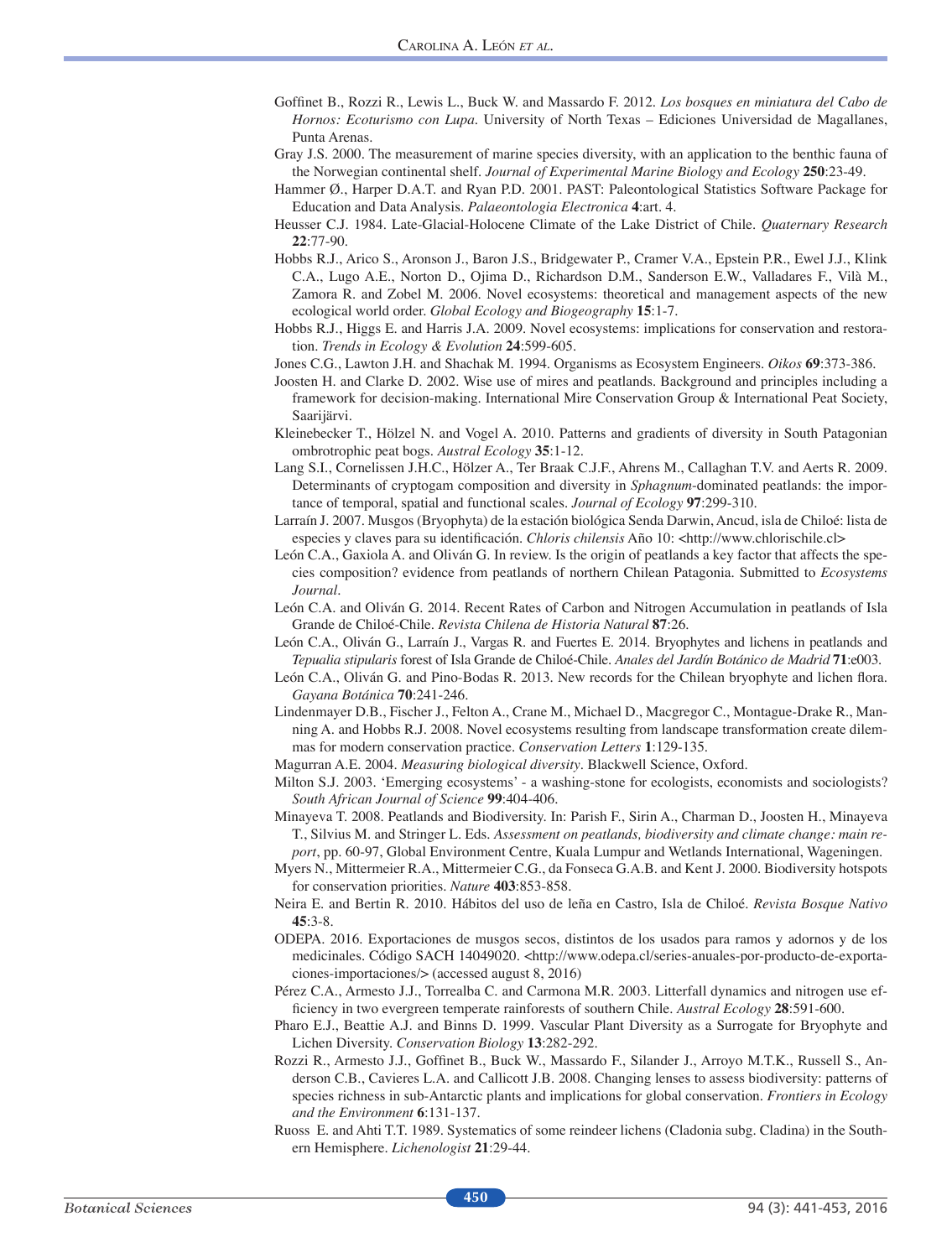Received: March 20th, 2015

> Accepted: July 2nd, 2015

Schuster R.M. 2000. Austral Hepaticae Part I. *Nova Hedwigia, Beiheft* 118, J. Cramer, Berlin. Schuster R.M. 2002. Austral Hepaticae Part II. *Nova Hedwigia Beiheft* 119, J. Cramer, Berlin. StatSoft. 2004. STATISTICA for Windows, user's guide (version 7.0) StatSoft Inc., Tulsa.

Veblen T. and Schlegel F.M. 1982. Reseña ecológica de los bosques del sur de Chile. *Bosque* **4**:73-115.

- Villagra J., Montenegro D., San Martín C., Ramírez C. and Álvarez I. 2009. Estudio de la fora liquénica de las turberas de la Comuna de Tortel (región de Aisén), Patagonia chilena. *Anales del Instituto de la Patagonia* **37**:53-62.
- Villagran C. 1988. Late quaternary vegetation of southern Isla Grande de Chiloé, Chile. *Quaternary Research* **29**:294-306.
- Villagran C. 1991. Historia de los bosques templados del sur de Chile durante el Tardiglacial y Postglacial. *Revista Chilena de Historia Natural* **64**:447-460.
- Villagrán C. and Barrera E. 2002. *Musgos del Archipiélago de Chiloé*, Chile. Corporación Nacional Forestal - Gobierno de Chile, Puerto Montt.
- Villagrán C., Barrera E., Cuvertino J. and García N. 2003. Musgos de la Isla Grande de Chiloé, X Región, Chile: Lista de especies y rasgos ftogeográfcos. *Boletín del Museo Nacional de Historia Natural, Chile* **52**:17-44.
- Villagrán C., Barrera E. and Medina C. 2002. Las Hepáticas del Archipiélago de Chiloé, Chile. Corporación Nacional Forestal - Gobierno de Chile, Puerto Montt.
- Villagrán C., Hässel de Menéndez G. and Barrera E. 2005. Hepáticas y Antocerotes del Archipiélago de Chiloé. Una introducción a la fora briofítica de los ecosistemas templados lluviosos del sur de Chile. Corporación de Amigos del Museo Nacional de Historia Natural, Santiago.
- Vitt D.H. 2000. Peatlands: ecosystems dominated by bryophytes. In: Shaw A. J. and Goffnet B. Eds. *Bryophyte biology*, pp. 312-343, Cambridge University Press, Cambridge.
- Vitt D.H. and Belland R.J. 1995. The bryophytes of peatlands in continental western Canada. *Fragmenta Floristica et Geobotanica* **40**:339-348.
- Wheeler B.D. 1993. Botanical diversity in British mires. *Biodiversity and Conservation* **2**:490-512.
- White J. and James P.W. 1985. *A new guide to microchemical techniques for the identifcation of lichen substances*, Bulletin of the British Lichen Society No. 57, London.
- Zegers G., Larraín J., Díaz M.F. and Armesto J.J. 2006. Impacto ecológico y social de la explotación de pomponales y turberas de *Sphagnum* en la Isla Grande de Chiloé. *Revista Ambiente y Desarrollo* **22**:28-34.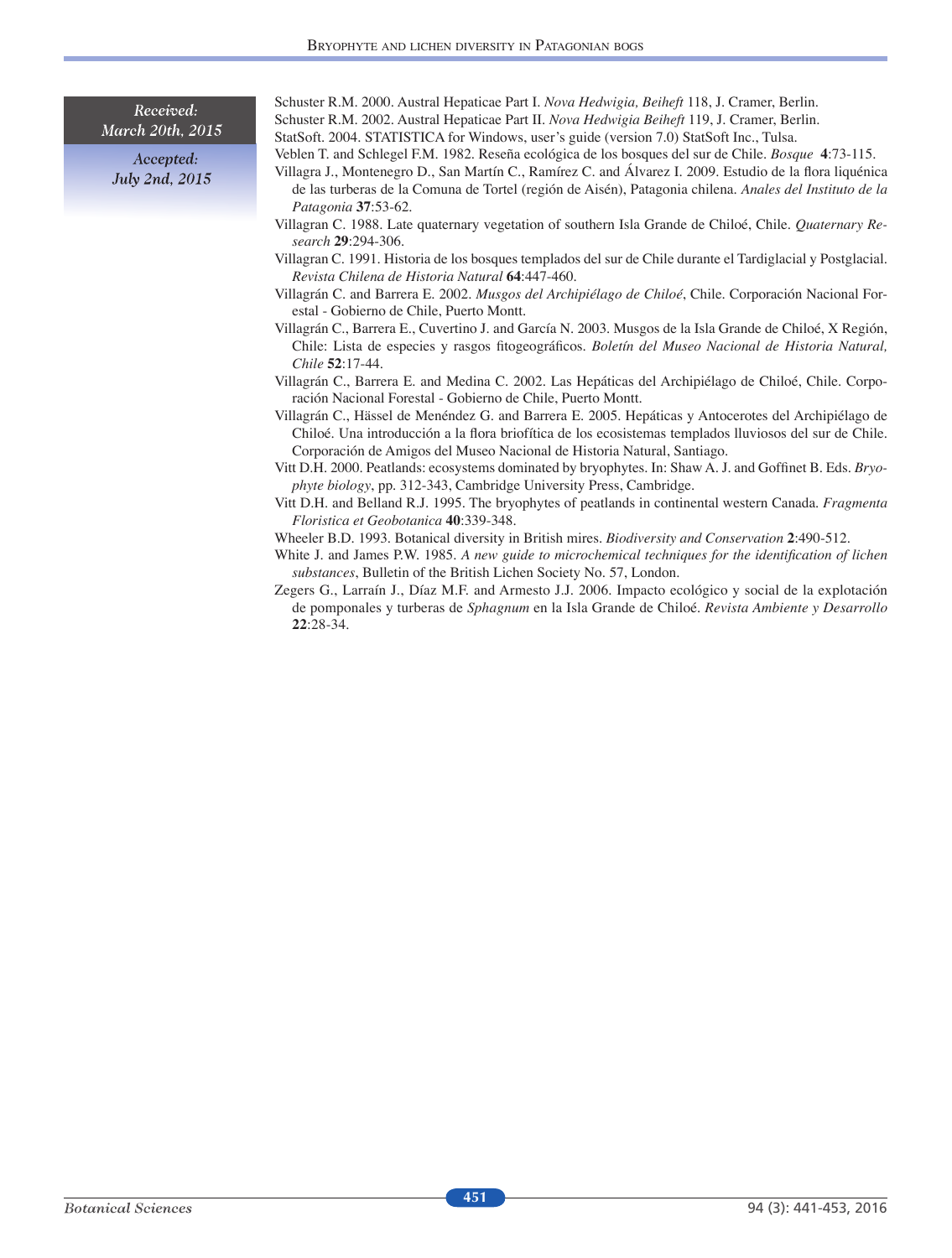| <b>Species</b>                                                    | Anthropogenic Glaciogenic<br>peatlands | peatlands | <b>Tepualia</b><br>forests |
|-------------------------------------------------------------------|----------------------------------------|-----------|----------------------------|
| <b>Mosses</b>                                                     |                                        |           |                            |
| Acrocladium auriculatum (Mont.) Mitt.                             |                                        |           | X                          |
| Breutelia subplicata Broth.                                       |                                        |           | $\chi$                     |
| Campylopus acuminatus Mitt.                                       |                                        | X         |                            |
| Campylopus introflexus (Hedw.) Brid.                              | X                                      |           |                            |
| Campylopus pyriformis (Schultz) Brid.                             | X                                      |           |                            |
| Dicranella circinata Herzog                                       | X                                      |           |                            |
| Dicranoloma billarderii (Brid.) Paris                             | X                                      | Χ         | X                          |
| Dicranoloma imponens (Mont.) Renauld                              | X                                      | X         |                            |
| Dicranoloma robustum (Hook. f. & Wilson) Paris                    | X                                      |           |                            |
| Distichophyllum dicksonii (Hook. & Grev.) Mitt.                   |                                        |           | X                          |
| Dendrohypopterygium arbuscula (Brid.) Kruijer                     |                                        |           | X                          |
| Eucamptodon perichaetialis (Mont.) Mont.                          | X                                      |           |                            |
| Hymenodontopsis mnioides (Hook.) N. E. Bell,                      |                                        |           | X                          |
| A. E. Newton & D. Quandt                                          |                                        |           |                            |
| Hypopterygium didictyon Müll. Hal.                                |                                        |           | X                          |
| Hypnum chrysogaster Müll. Hal.                                    | X                                      |           |                            |
| Hypnum cupressiforme var. mossmanianum (Müll.<br>Hal.) Ando       |                                        |           | X                          |
| Pohlia nutans (Hedw.) Lindb.                                      | X                                      |           |                            |
| Polytrichastrum longisetum (Sw. ex Brid.) G. L. Sm.               | X                                      |           |                            |
| Ptychomniella ptychocarpa (Schwägr.) W. R. Buck et al.            |                                        |           | X                          |
| Ptychomnion cygnisetum (Müll. Hal.) Kindb.                        | X                                      |           | $\chi$                     |
| Rhaphidorrhynchium callidum (Mont.) Broth.                        | X                                      |           | X                          |
| Rigodium brachypodium (Müll. Hal.) Paris                          |                                        |           | X                          |
| Rigodium pseudothuidium Dusén                                     |                                        |           | X                          |
| Sphagnum capillifolium (Ehrh.) Hedw.                              | X                                      |           |                            |
| Sphagnum falcatulum Besch.                                        | X                                      |           | X                          |
| Sphagnum fimbriatum Wilson                                        | X                                      |           | $\chi$                     |
| Sphagnum magellanicum Brid.                                       | X                                      | Χ         |                            |
| Sphagnum cf. subsecundum Nees                                     | X                                      |           |                            |
| Liverworts                                                        |                                        |           |                            |
| Anastrophyllum schismoides (Mont.) Stephani                       |                                        | Χ         |                            |
| Balantiopsis asymmetrica (Herzog) J. J. Engel                     |                                        |           | X                          |
| Balantiopsis cancellata (Nees) Stephani                           | Χ                                      |           |                            |
| Bazzania peruviana (Nees) Trevis.                                 | X                                      | Χ         | X                          |
| Calypogeia sphagnicola (Arnell & J. Perss.) Warnst.<br>& Loeske   | X                                      | Χ         |                            |
| Cephalozia skottsbergii Steph.                                    | Χ                                      | X         |                            |
| Cheilolejeunea cf. obtruncata (Mont.) Solari                      | X                                      |           | X                          |
| Chiloscyphus attenuatus (Stephani) J. J. Engel<br>& R. M. Schust. |                                        |           | X                          |
| Chiloscyphus breutelii (Gottsche) J. J. Engel<br>& R. M. Schust.  |                                        |           | X                          |
| Chiloscyphus horizontalis (Hook.) Nees                            |                                        |           | X                          |
| Chiloscyphus magellanicus Steph.                                  |                                        |           | X                          |
| Chiloscyphus striatellus C. Massal.                               |                                        |           | X                          |
| Cryptochila grandiflora (Lindenb. & Gottsche) Grolle              |                                        | Χ         |                            |

**Appendix 1.** Occurrence (X) of species in anthropogenic peatlands (AP), glaciogenic peatlands (GP) and Tepualia forests (TF) of North Patagonia.